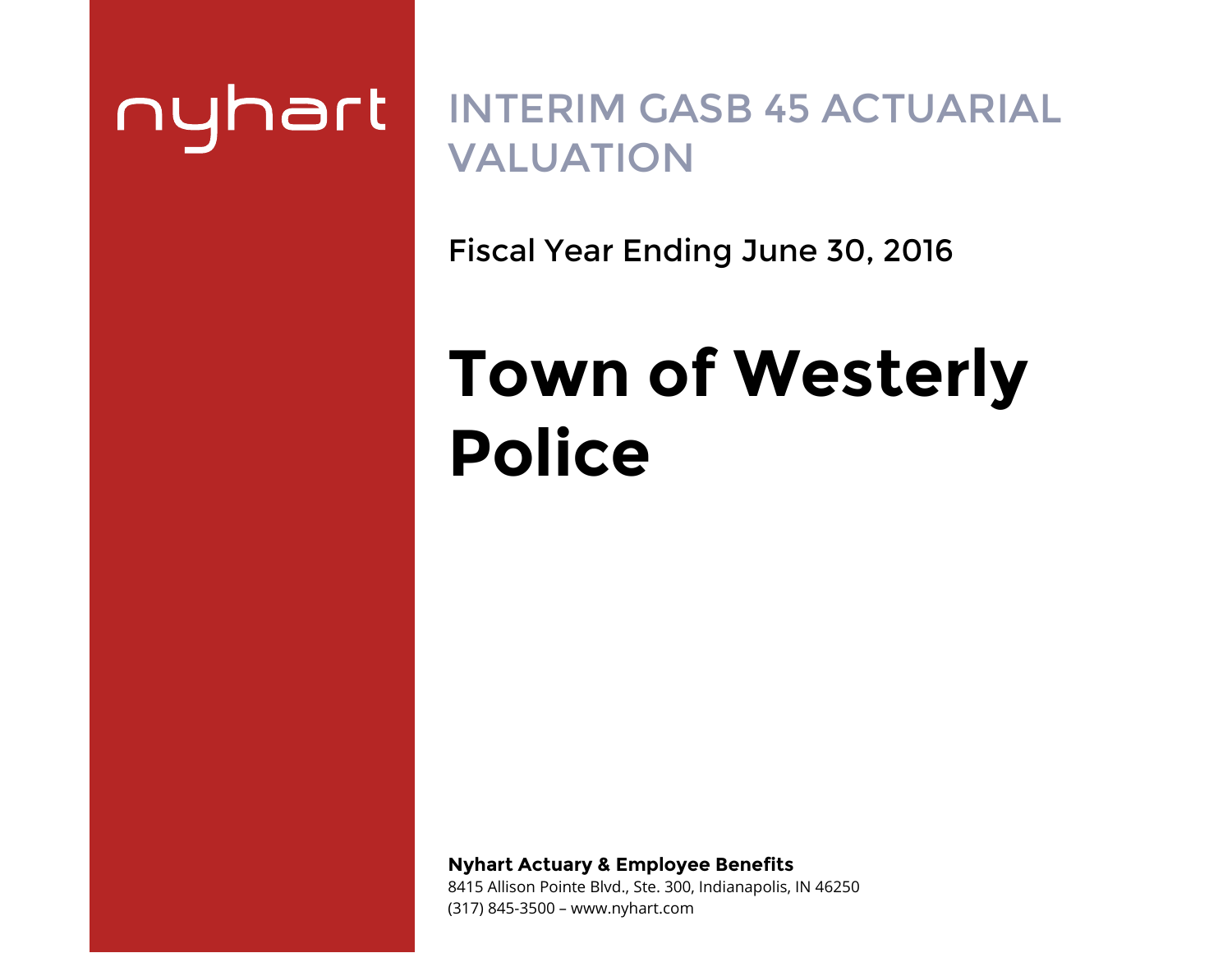# nyhart

**December 1, 2016** 

**Debra Bridgham Town of Westerly Police 23 Highland Avenue Westerly, RI 02891** 

This report summarizes the interim GASB actuarial valuation for the Town of Westerly Police 2015/16 fiscal year. To the best of our knowledge, the report presents a fair position of the funded status of the plan in accordance with GASB Statement No. 45 (Accounting and Financial Reporting by Employers for Post-Employment Benefits Other Than Pensions).

The information presented herein is based on the actuarial assumptions and substantive plan provisions summarized in this report and participant information furnished to us by the Plan Sponsor. We have reviewed the employee census provided by the Plan Sponsor for reasonableness when compared to the prior information provided but have not audited the information at the source, and therefore do not accept responsibility for the accuracy or the completeness of the data on which the information is based. When relevant data may be missing, we may have made assumptions we feel are neutral or conservative to the purpose of the measurement. We are not aware of any significant issues with and have relied on the data provided.

The discount rate and other economic assumptions have been selected by the Plan Sponsor. Demographic assumptions have been selected by the Plan Sponsor with the concurrence of Nyhart. In our opinion, the actuarial assumptions are individually reasonable and in combination represent our estimate of anticipated experience of the Plan. All calculations have been made in accordance with generally accepted actuarial principles and practice.

Future actuarial measurements may differ significantly from the current measurements presented in this report due to such factors as the following:

- <sup>p</sup>lan experience differing from that anticipated by the economic or demographic assumptions;
- changes in economic or demographic assumptions;
- increases or decreases expected as part of the natural operation of the methodology used for these measurements (such as the end of an amortization period); and
- changes in plan provisions or applicable law.

We did not perform an analysis of the potential range of future measurements due to the limited scope of our engagement.

To our knowledge, there have been no significant events prior to the current year's measurement date or as of the date of this report that could materially affect the results contained herein.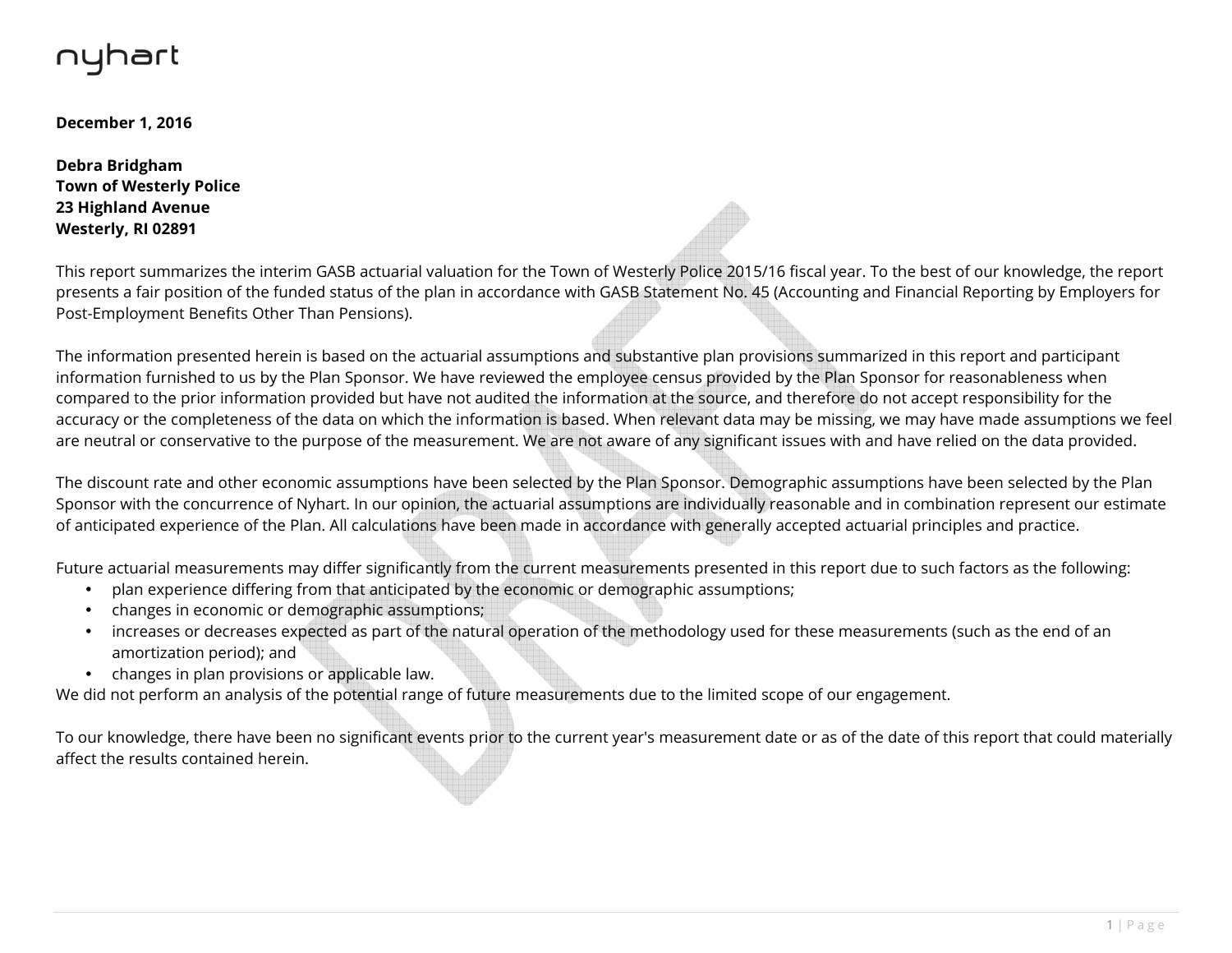# nyhart

Neither Nyhart nor any of its employees has any relationship with the plan or its sponsor that could impair or appear to impair the objectivity of this report. Our professional work is in full compliance with the American Academy of Actuaries "Code of Professional Conduct" Precept 7 regarding conflict ofinterest. The undersigned meet the Qualification Standards of the American Academy of Actuaries to render the actuarial opinion contained herein.

Should you have any questions please do not hesitate to contact us.

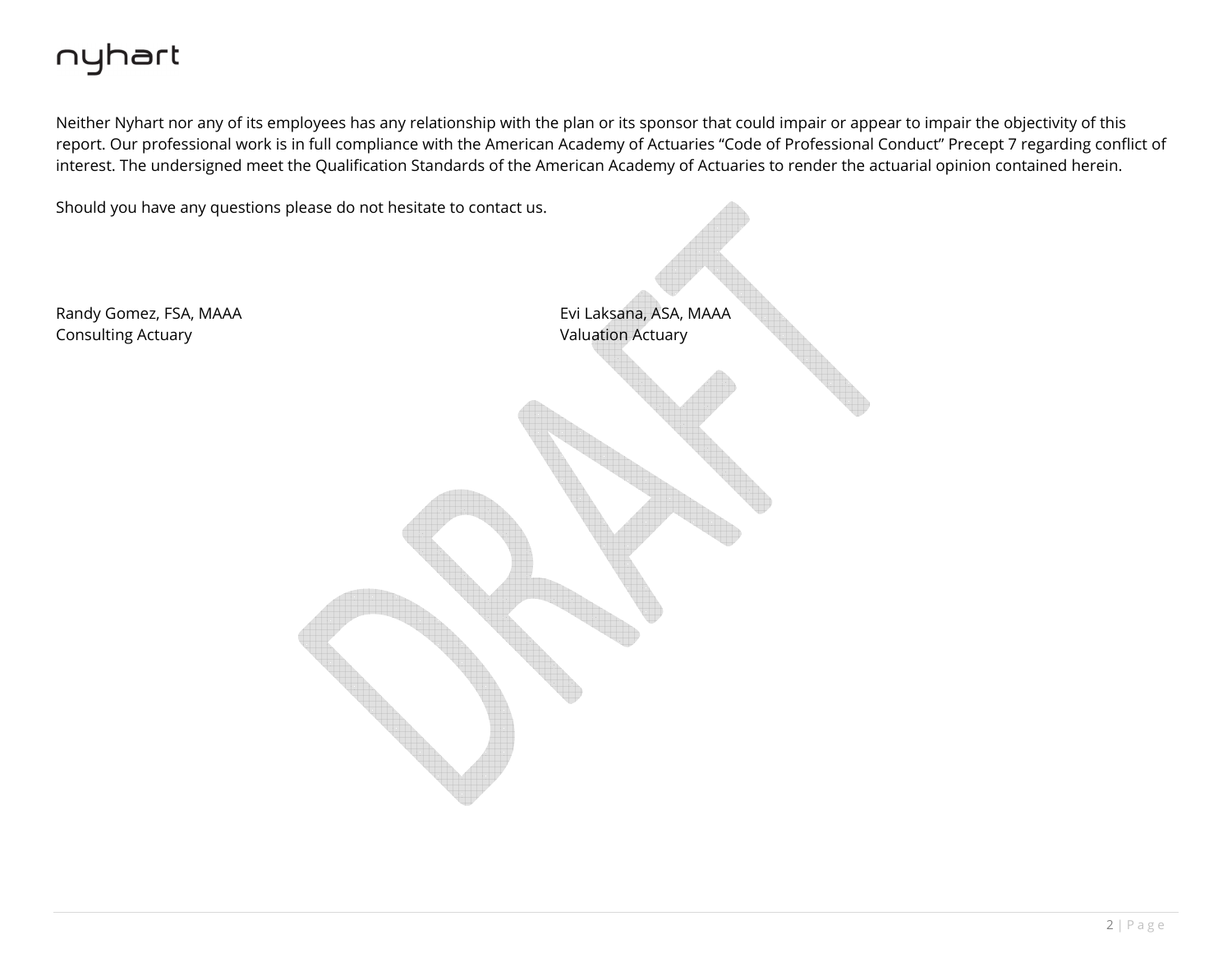# **Summary of Results**

Presented below is the summary of GASB 45 results for the fiscal year ending June 30, 2016 compared to the prior fiscal years as shown in the Town's Notes to Financial Statement.

|                                             | As of July 1, 2014 | As of July 1, 2015 |
|---------------------------------------------|--------------------|--------------------|
| <b>Actuarial Accrued Liability</b>          | 14,259,790         | 35,211,874         |
| <b>Actuarial Value of Assets</b>            | (3,187,714)        | (3,064,959)        |
| <b>Unfunded Actuarial Accrued Liability</b> | 11,072,076         | 32,146,915         |
| <b>Funded Ratio</b>                         | 22.4%              | 8.7%               |

|                                     | <b>FY 2014/15</b> | FY 2015/16 |
|-------------------------------------|-------------------|------------|
| <b>Annual Required Contribution</b> | 936,800           | 2,784,810  |
| <b>Annual OPEB Cost</b>             | 928,323           | 2,732,598  |
| <b>Annual Employer Contribution</b> | 429,600           | 386,000    |

|                            | As of June 30, 2015 | As of June 30, 2016 |
|----------------------------|---------------------|---------------------|
| <b>Net OPEB Obligation</b> | 2,765,411           | 5,112,009           |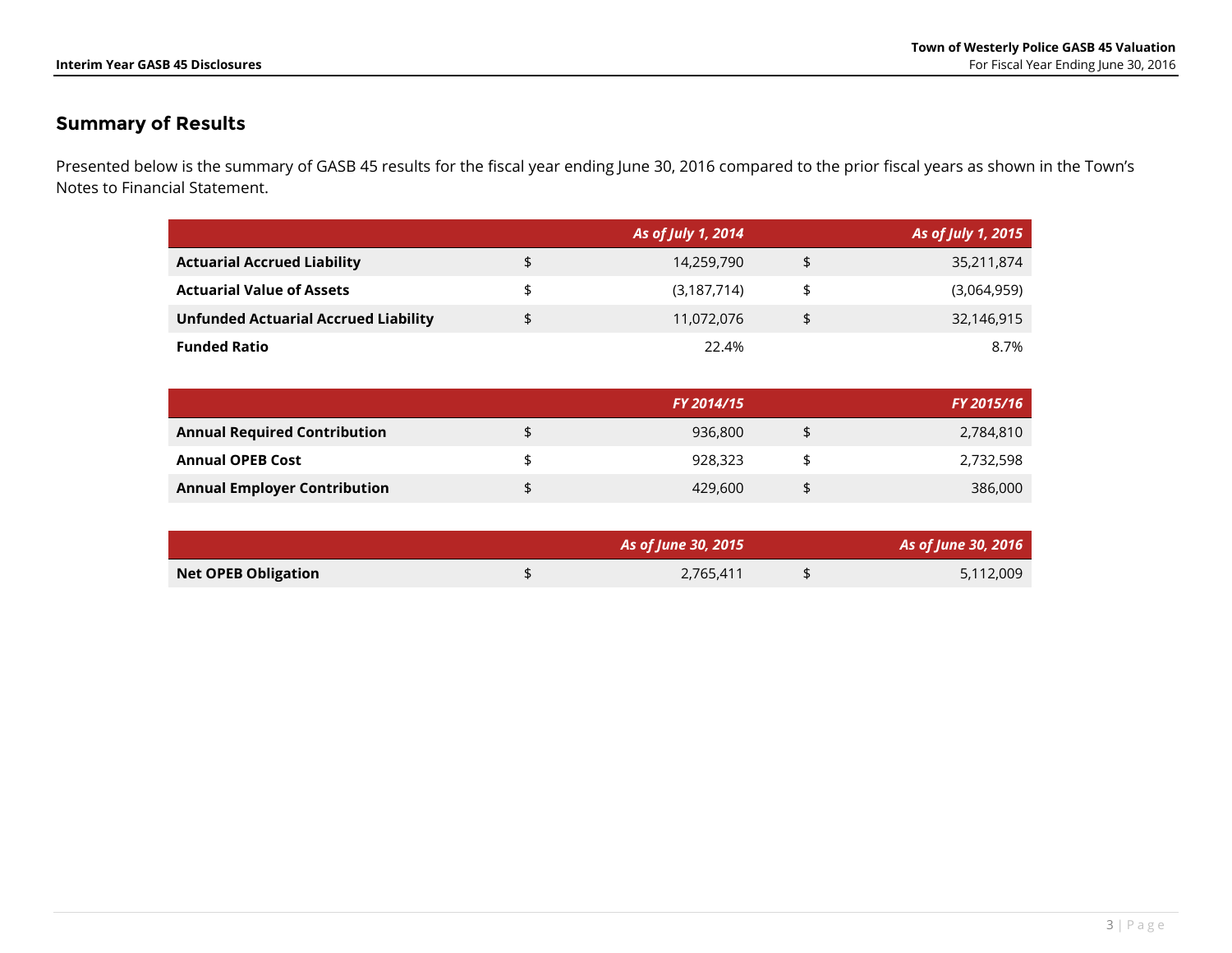# **Development of Annual Required Contribution (ARC)**

| <b>Required Supplementary Information</b>                  | FY 2014/15 <sup>1</sup> | FY 2015/16       |
|------------------------------------------------------------|-------------------------|------------------|
| <b>Actuarial Accrued Liability</b> as of beginning of year | \$<br>14,259,790        | \$<br>35,211,874 |
| <b>Actuarial Value of Assets</b> as of beginning of year   | (3,187,714)             | (3,064,959)      |
| <b>Unfunded Actuarial Accrued Liability (UAAL)</b>         | \$<br>11,072,076        | \$<br>32,146,915 |
| Covered payroll <sup>2</sup>                               | \$<br>3,307,201         | \$<br>3,406,417  |
| UAAL as a % of covered payroll                             | 334.8%                  | 943.7%           |

| <b>Annual Required Contribution</b>              |    | FY 2014/15 <sup>1</sup> | <b>FY 2015/16</b> |
|--------------------------------------------------|----|-------------------------|-------------------|
| Normal cost as of beginning of year <sup>3</sup> | \$ | 88,600                  | \$<br>857,694     |
| Amortization of the UAAL <sup>3</sup>            |    | 848,200                 | 1,820,008         |
| Total normal cost and amortization payment       | \$ | 936,800                 | \$<br>2,677,702   |
| Interest to end of year                          |    | N/A <sup>4</sup>        | 107,108           |
| <b>Total Annual Required Contribution (ARC)</b>  | S  | 936,800                 | \$<br>2,784,810   |



# **Cash vs Accrual Accounting**

**Annual Required Contribution (ARC)** is the annual expense recorded in the income statement under GASB 45 accrual accounting. It replaces the cash basis method of accounting recognition with an accrual method. The GASB 45 ARC is higher than the pay-as-you-go cost because it includes recognition of employer costs expected to be paid in future accounting periods.

<sup>1</sup> FY 2014/15 results are as shown in the Town's financial statements for fiscal year ending June 30, 2015.

 $^2$  FY 2015/16 covered payroll is based on FY 2014/15 covered payroll increased by the payroll growth assumption (3.0%).

<sup>&</sup>lt;sup>3</sup> As shown in the Town's July 1, 2013 actuarial valuation.

 $4$  Already included in the normal cost and amortization of the UAAL shown above.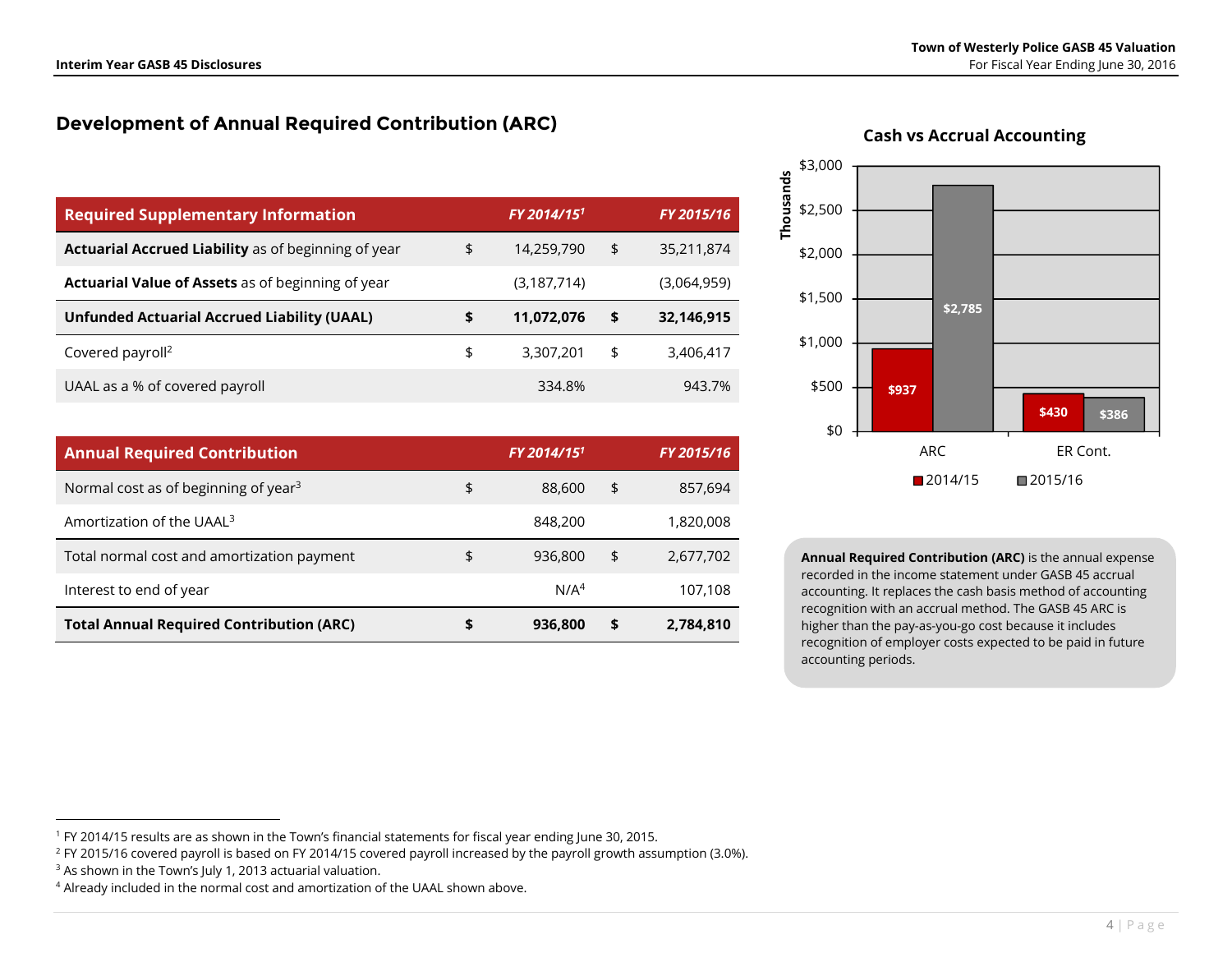# **Development of Annual OPEB Cost and Net OPEB Obligation**

| <b>Net OPEB Obligation</b>                                | FY 2014/15 <sup>5</sup> | FY 2015/16      |
|-----------------------------------------------------------|-------------------------|-----------------|
| ARC as of end of year                                     | \$<br>936,800           | \$<br>2,784,810 |
| Interest on Net OPEB Obligation (NOO) to end of year      | 170,002                 | 110,616         |
| NOO amortization adjustment to the ARC                    | (178, 479)              | (162, 828)      |
| Annual OPEB cost                                          | \$<br>928,323           | \$<br>2,732,598 |
| Annual employer contribution for pay-go cost <sup>6</sup> | $\Omega$                | 0               |
| Annual employer contribution for pre-funding              | (429,600)               | (386,000)       |
| Change in NOO                                             | \$<br>498,723           | \$<br>2,346,598 |
| NOO as of beginning of year                               | 2,266,688               | 2,765,411       |
| NOO as of end of year                                     | \$<br>2,765,411         | \$<br>5,112,009 |

**Pay-as-you-go Cost** is the expected total employer cash cost for the coming period based on all explicit and implicit subsidies. It is also the amount recognized as expense on the Income Statement under pay-as-you-go accounting.

**Net OPEB Obligation** is the cumulative difference between the annual OPEB cost and employer contributions. This obligation will be created if cash contributions are less than the current year expense under GASB 45 accrual rules.

The net obligation is recorded as a liability on the employer's balance sheet which will reduce the net fund balance.

The value of implicit subsidies is considered as part of cash contributions for the current period. Other cash expenditures that meet certain conditions are also considered as contributions for GASB 45 purposes.

<sup>5</sup> FY 2014/15 results are as shown in the Town's financial statements for fiscal year ending June 30, 2015.

<sup>&</sup>lt;sup>6</sup> Pay-go costs are being paid from the OPEB sub-account that is part of the Pension Trust.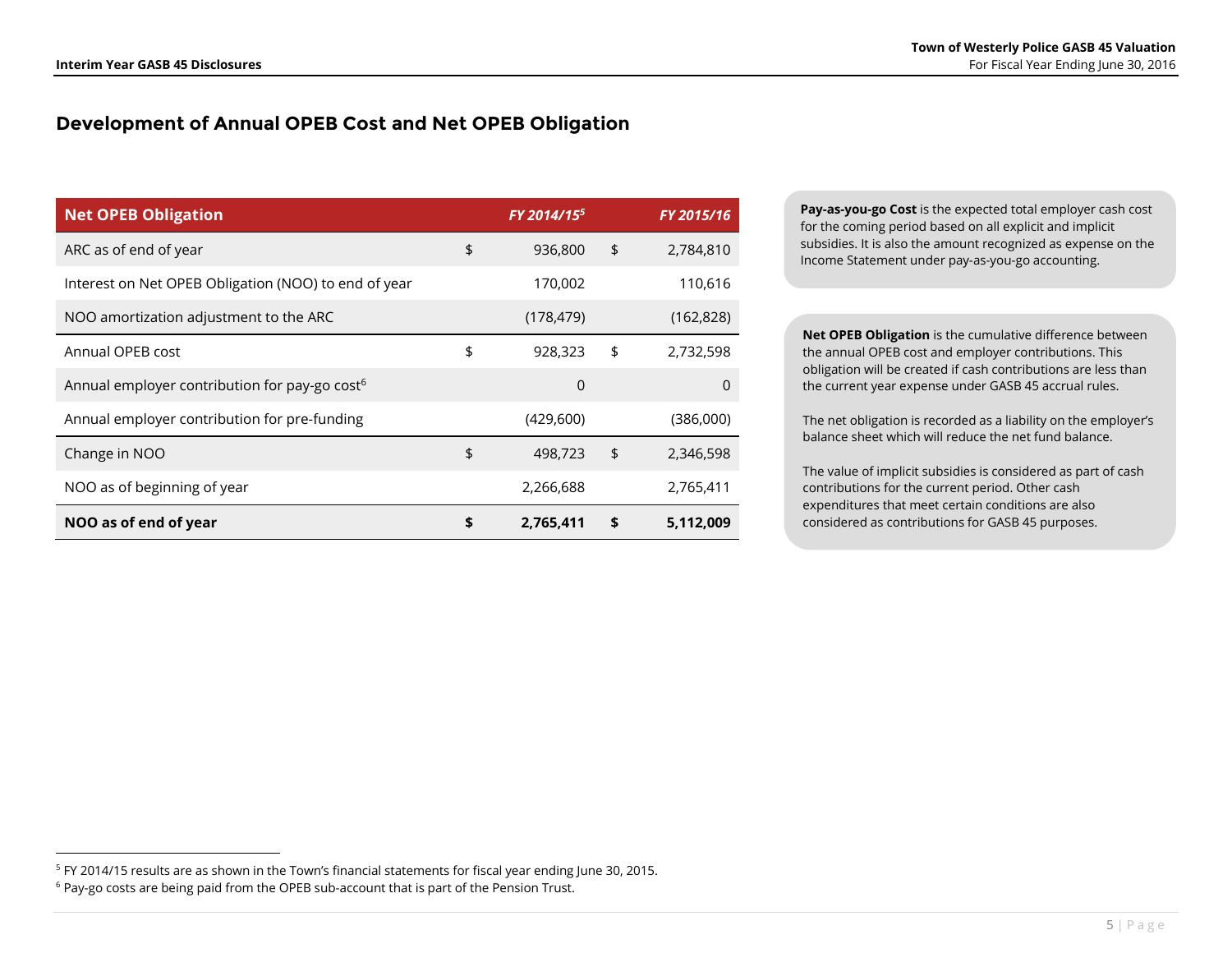# **Summary of GASB 45 Financial Results**

Presented below is the summary of GASB 45 results for the fiscal year ending June 30, 2016 and prior fiscal years as shown in the Town's Notes to Financial Statements.

# **Schedule of Funding Progress**

| As of        | <b>Actuarial Accrued</b><br><b>Liability (AAL)</b> |            | <b>Actuarial Value of</b><br><b>Assets (AVA)</b> | <b>Unfunded Actuarial</b><br><b>Accrued Liability (UAAL)</b> | <b>Funded</b><br><b>Ratio</b> | <b>Covered Payroll</b> | UAAL as % of<br><b>Covered Payroll</b> |
|--------------|----------------------------------------------------|------------|--------------------------------------------------|--------------------------------------------------------------|-------------------------------|------------------------|----------------------------------------|
|              |                                                    |            | В                                                | $C = A + B$                                                  | $D = B / A$                   |                        | $F = C / E$                            |
| July 1, 2015 |                                                    | 35,211,874 | (3,064,959)                                      | 32,146,915                                                   | 8.7%                          | 3,406,417              | 943.7%                                 |
| July 1, 2014 |                                                    | 14,259,790 | (3, 187, 714)                                    | 11.072.076                                                   | 22.4%                         | 3.307.201              | 334.8%                                 |
| July 1, 2013 |                                                    | 14,079,993 | (3,310,972)                                      | 10,769,021                                                   | 23.5%                         | 3,299,516              | 326.4%                                 |

# **Schedule of Employer Contributions**

| <b>FYE</b>    | <b>Employer</b><br><b>Contributions</b> |    | <b>Annual Required</b><br><b>Contribution (ARC)</b> | % of ARC Contributed |
|---------------|-----------------------------------------|----|-----------------------------------------------------|----------------------|
|               | Α                                       |    | B                                                   | $C = A / B$          |
| June 30, 2016 | \$<br>386,000                           | \$ | 2,784,810                                           | 13.9%                |
| June 30, 2015 | \$<br>429,600                           | \$ | 936,800                                             | 45.9%                |
| June 30, 2014 | \$<br>429,600                           | \$ | 966,300                                             | 44.5%                |

## **Historical Annual OPEB Cost**

| As of         | % of Annual OPEB Cost<br><b>Annual OPEB Cost</b><br><b>Contributed</b> |       | <b>Net OPEB Obligation</b> |
|---------------|------------------------------------------------------------------------|-------|----------------------------|
| June 30, 2016 | \$<br>2,732,598                                                        | 14.1% | \$<br>5,112,009            |
| June 30, 2015 | \$<br>928,323                                                          | 46.3% | 2,765,411                  |
| June 30, 2014 | \$<br>959,805                                                          | 44.8% | \$<br>2,266,688            |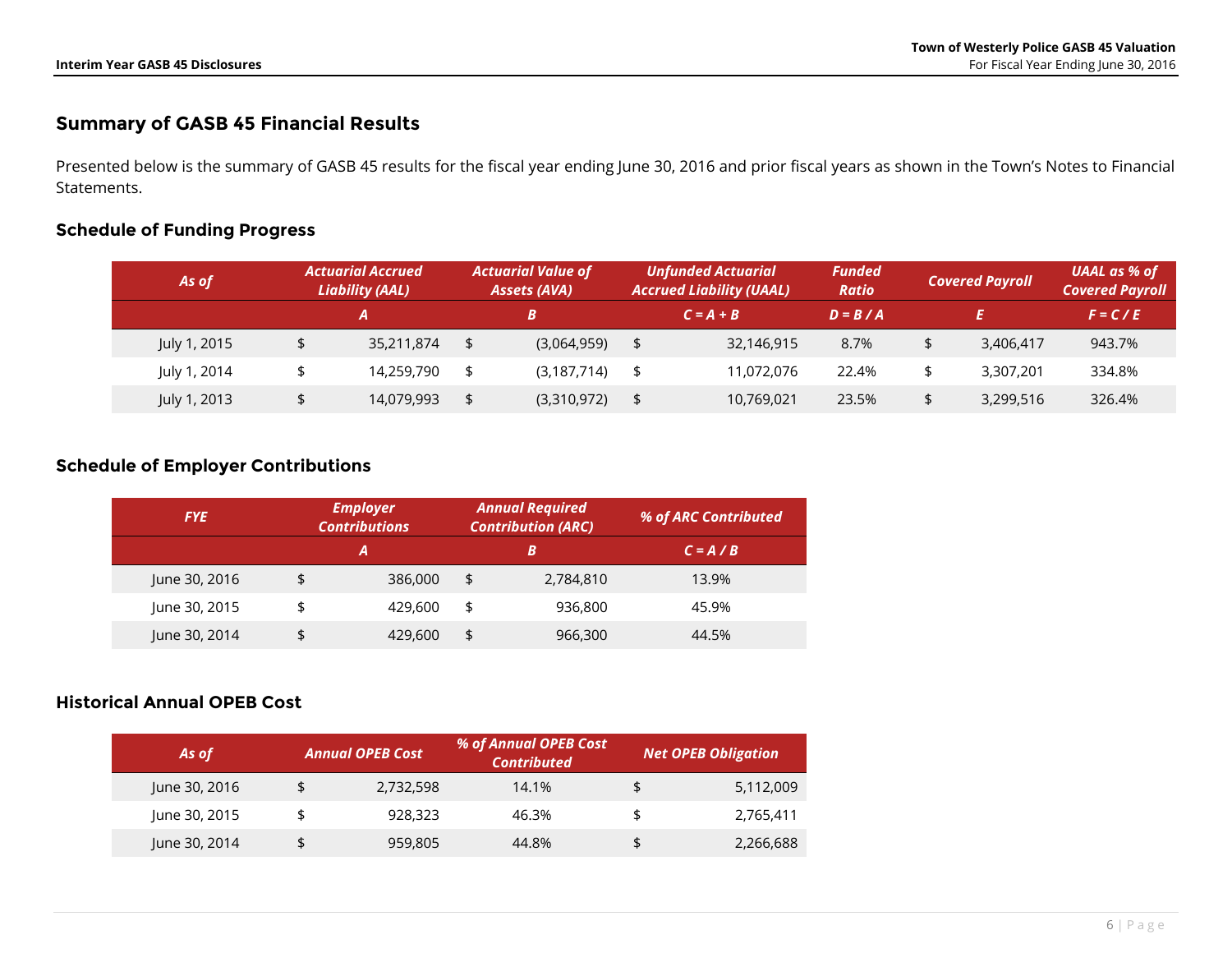# **Asset Information**

| <b>Reconciliation of Assets (Fair Market Value Basis)</b> |               | 2014/157   |
|-----------------------------------------------------------|---------------|------------|
| Income                                                    |               |            |
| Contributions received                                    |               |            |
| Employer                                                  | \$            | 429,600    |
| Participants                                              |               | 0          |
| Investment earnings                                       |               |            |
| Income                                                    |               | 134,255    |
| Total income                                              | \$            | 563,855    |
|                                                           |               |            |
| Disbursements                                             |               |            |
| Benefit payments to participants / beneficiaries          | \$            | (799, 683) |
| Administrative expenses                                   |               | (17,603)   |
| <b>Total disbursements</b>                                | $\frac{1}{2}$ | (817, 286) |
|                                                           |               |            |
| Net income                                                | \$            | (253, 431) |
| Net asset at beginning of year                            |               | 3,311,968  |
| Net asset at end of year                                  | $\frac{1}{2}$ | 3,058,537  |
|                                                           |               |            |
| Asset return for the year                                 |               | 3.7%       |

<sup>7</sup> Includes both the OPEB Trust and the OPEB sub-account that is part of the Pension Trust.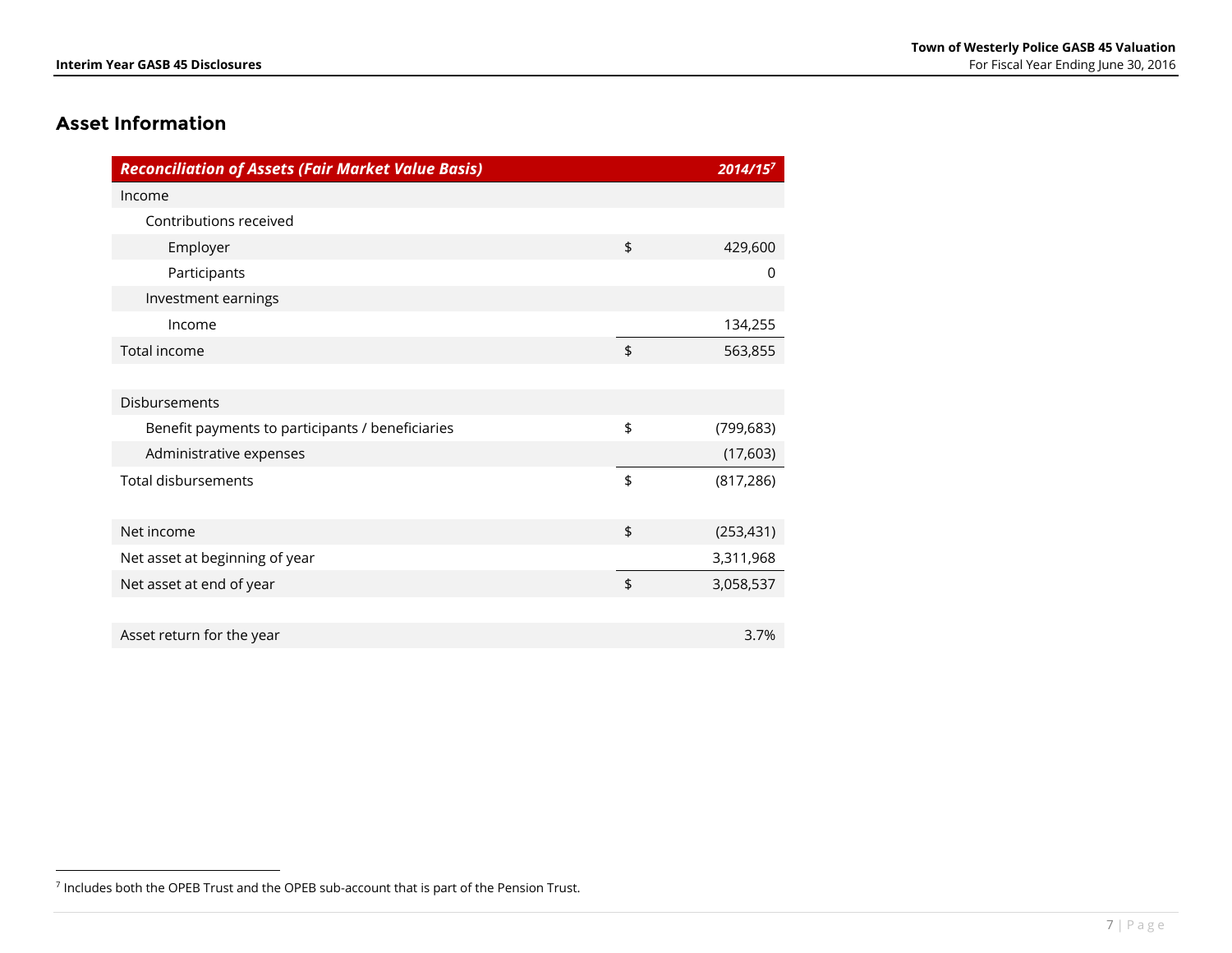# **Asset Information** – Continued

### **Development of Actuarial Value of Assets (AVA)**

|                                                                | FY 2014/15       | FY 2015/16       |
|----------------------------------------------------------------|------------------|------------------|
| Fair Market Value (FMV) at beginning of year                   | \$<br>30,812,954 | \$<br>32,120,832 |
| Contributions                                                  | 2,530,672        | 2,482,732        |
| Benefit payments                                               | (2,595,398)      | (2,691,005)      |
| Expected asset return at 7.50%                                 | 2,351,777        | 2,401,393        |
| Expected FMV at end of year                                    | \$<br>33,100,005 | \$<br>34,313,952 |
| <b>FMV Gain/Loss</b>                                           | (979, 173)       | (2,211,565)      |
| Actual FMV at end of year                                      | \$<br>32,120,832 | \$<br>32,102,387 |
| Gain/Loss not recognized as of end of year                     | 67,440           | 1,760,790        |
| Actuarial Value of Assets (AVA) as of end of year <sup>8</sup> | \$<br>32,188,272 | \$<br>33,863,177 |
|                                                                |                  |                  |
| (A) AVA as % of FMV                                            | 100.2%           | 105.5%           |
| (B) FMV as of end of year                                      | \$<br>3,058,537  | \$<br>2,842,937  |
| (C) AVA as of the end of year (A x B)                          | \$<br>3,064,9599 | \$<br>2,998,870  |

<sup>8</sup> Includes the total in both the Pension Trust and OPEB Trust.

 $9$  Includes both the OPEB Trust and the OPEB sub-account that is part of the Pension Trust.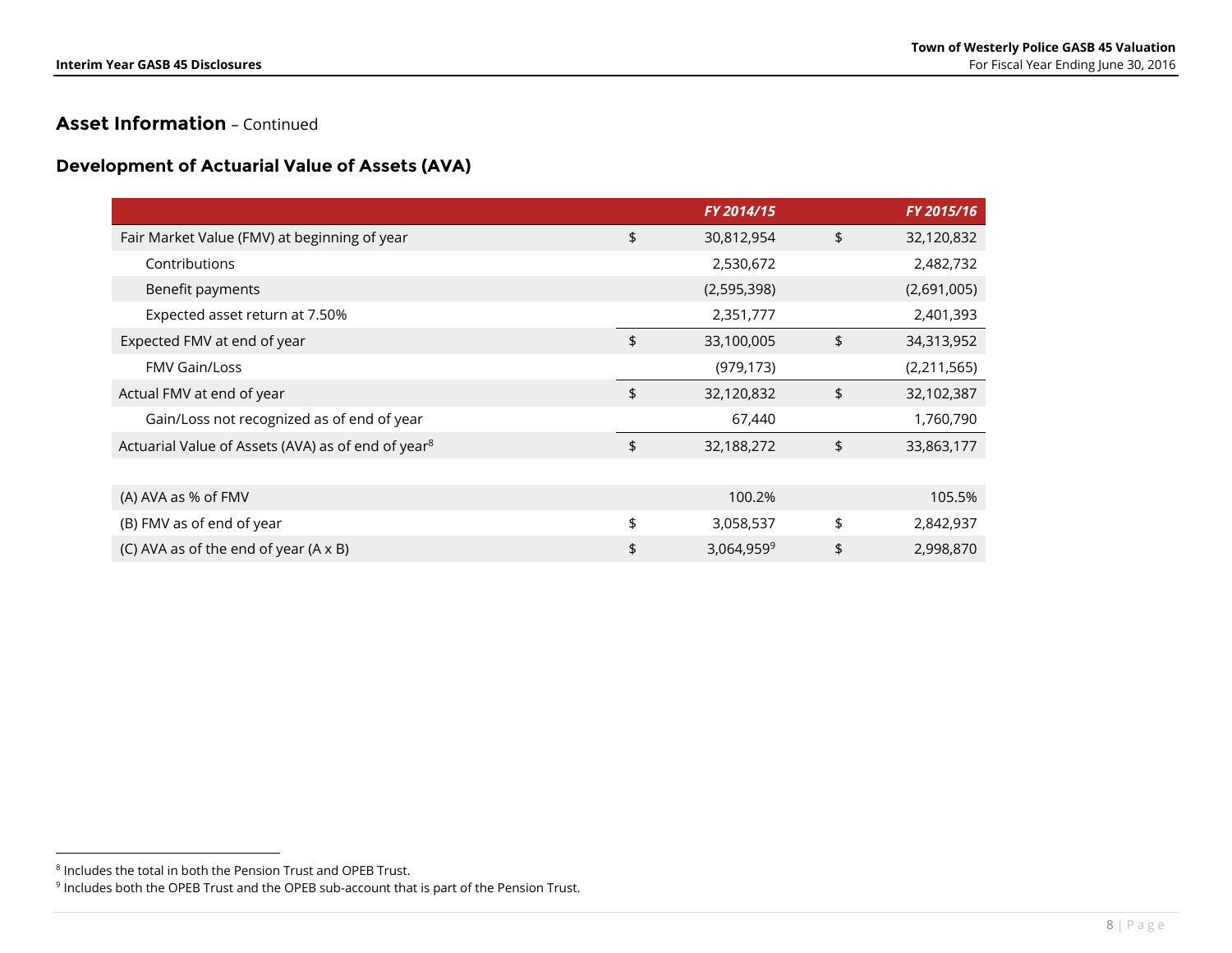# **Asset Information** – Continued

# **Recognition of Gain / (Loss) in Actuarial Value of Assets**

|              | <b>Gain/Loss</b><br><b>FY 2014/15</b> |    | <b>Recognized in current</b><br><b>Recognized as of July</b><br>1, 2014<br>year |    | <b>Total recognized as of</b><br><b>July 1, 2015</b> |    | Not recognized as of<br><b>July 1, 2015</b> |    |            |             |             |
|--------------|---------------------------------------|----|---------------------------------------------------------------------------------|----|------------------------------------------------------|----|---------------------------------------------|----|------------|-------------|-------------|
| <b>Years</b> | 'Al                                   |    |                                                                                 | B  | $C = 20\% \times A$                                  |    | $D = B + C$                                 |    |            | $E = A - D$ |             |
| 2010/11      |                                       | \$ | 1,600,841                                                                       | \$ | 1,280,672                                            | \$ | 320,169                                     | \$ | 1,600,841  | \$          | $\mathbf 0$ |
| 2011/12      |                                       |    | (1,109,460)                                                                     |    | (665, 676)                                           |    | (221, 892)                                  |    | (887, 568) |             | (221, 892)  |
| 2012/13      |                                       |    | 438,415                                                                         |    | 175,366                                              |    | 87,683                                      |    | 263,049    |             | 175,366     |
| 2013/14      |                                       |    | 1,270,708                                                                       |    | 254,142                                              |    | 254,142                                     |    | 508,284    |             | 762,424     |
| 2014/15      |                                       |    | (979, 173)                                                                      |    |                                                      |    | (195, 835)                                  |    | (195, 835) |             | (783, 338)  |
| Total        |                                       |    |                                                                                 |    |                                                      |    | 244,267                                     |    |            |             | (67, 440)   |

| FY 2015/16   | Gain/Loss         | <b>Recognized as of July</b><br>1, 2015 | <b>Recognized in current</b><br>year | <b>Total recognized as of</b><br><b>July 1, 2016</b> | Not recognized as of<br><b>July 1, 2016</b> |
|--------------|-------------------|-----------------------------------------|--------------------------------------|------------------------------------------------------|---------------------------------------------|
| <b>Years</b> | $\boldsymbol{A}$  | B                                       | $C = 20\% \times A$                  | $D = B + C$                                          | $E = A - D$                                 |
| 2011/12      | \$<br>(1,109,460) | \$<br>(887, 568)                        | \$<br>(221, 892)                     | \$<br>(1,109,460)                                    | \$<br>0                                     |
| 2012/13      | 438,415           | 263,049                                 | 87,683                               | 350,732                                              | 87,683                                      |
| 2013/14      | 1,270,708         | 508,284                                 | 254,142                              | 762,426                                              | 508,282                                     |
| 2014/15      | (979, 173)        | (195, 835)                              | (195, 835)                           | (391, 670)                                           | (587, 503)                                  |
| 2015/16      | (2,211,565)       |                                         | (442, 313)                           | (442, 313)                                           | (1,769,252)                                 |
| Total        |                   |                                         | \$<br>(518, 215)                     |                                                      | (1,760,790)                                 |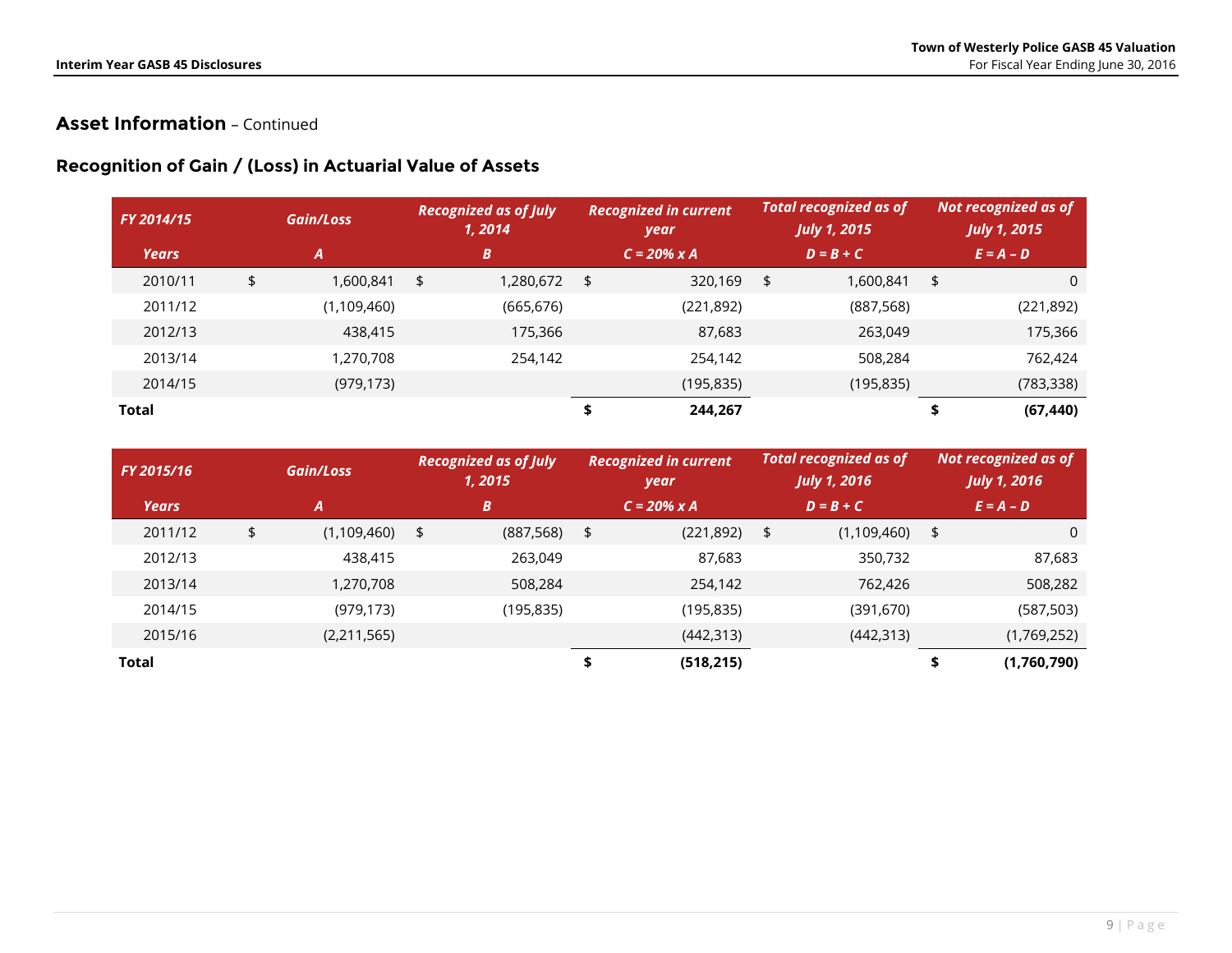# **Actuarially Determined Contributions (ADC) for FY 2016/17**

The calculation shown below is consistent with the GASB 74 standard where the Actuarially Determined Contribution is calculated using a discount rate that is based on the expected long-term rate of return of the OPEB Trust. However, the discount rate used for FY 2016/17 accounting disclosure under GASB 75 standard will most likely be lower than 7.5%. The accounting discount rate will be a blended rate determined using discounted cash flow projections that take into account future contributions / withdrawals from the OPEB Trust and ability of the Trust to pay for future benefit payments.

|                                                       | FY 2016/17                            |
|-------------------------------------------------------|---------------------------------------|
| Discount rate                                         | 7.5%                                  |
| Payroll growth factor used for amortization           | N/A                                   |
| Actuarial cost method                                 | Entry Age Normal<br>Level % of Salary |
| Amortization type                                     | Level Dollar                          |
| Amortization period                                   | 28 years                              |
|                                                       |                                       |
| Actuarial accrued liability (AAL) - beginning of year | \$<br>20,944,011                      |
| Actuarial value of assets - beginning of year         | (2,998,870)                           |
| Unfunded AAL - beginning of year                      | \$<br>17,945,141                      |
|                                                       |                                       |
| Normal Cost                                           | \$<br>336,968                         |
| Amortization of UAAL                                  | 1,442,375                             |
| Total normal cost plus amortization                   | \$<br>1,779,343                       |
| Interest to the end of year                           | 133,451                               |
| <b>Actuarially Determined Contribution</b>            | \$<br>1,912,794                       |

**Actuarially Determined Contribution (ADC)** is the target or recommended contribution to a defined benefit OPEB plan, which if paid on an ongoing basis, will provide sufficient resources to fund future costs for services to be earned and liabilities attributed to past services. This is typically higher than the pay-as-you-go cost because it includes recognition of employer costs expected to be paid in future accounting periods.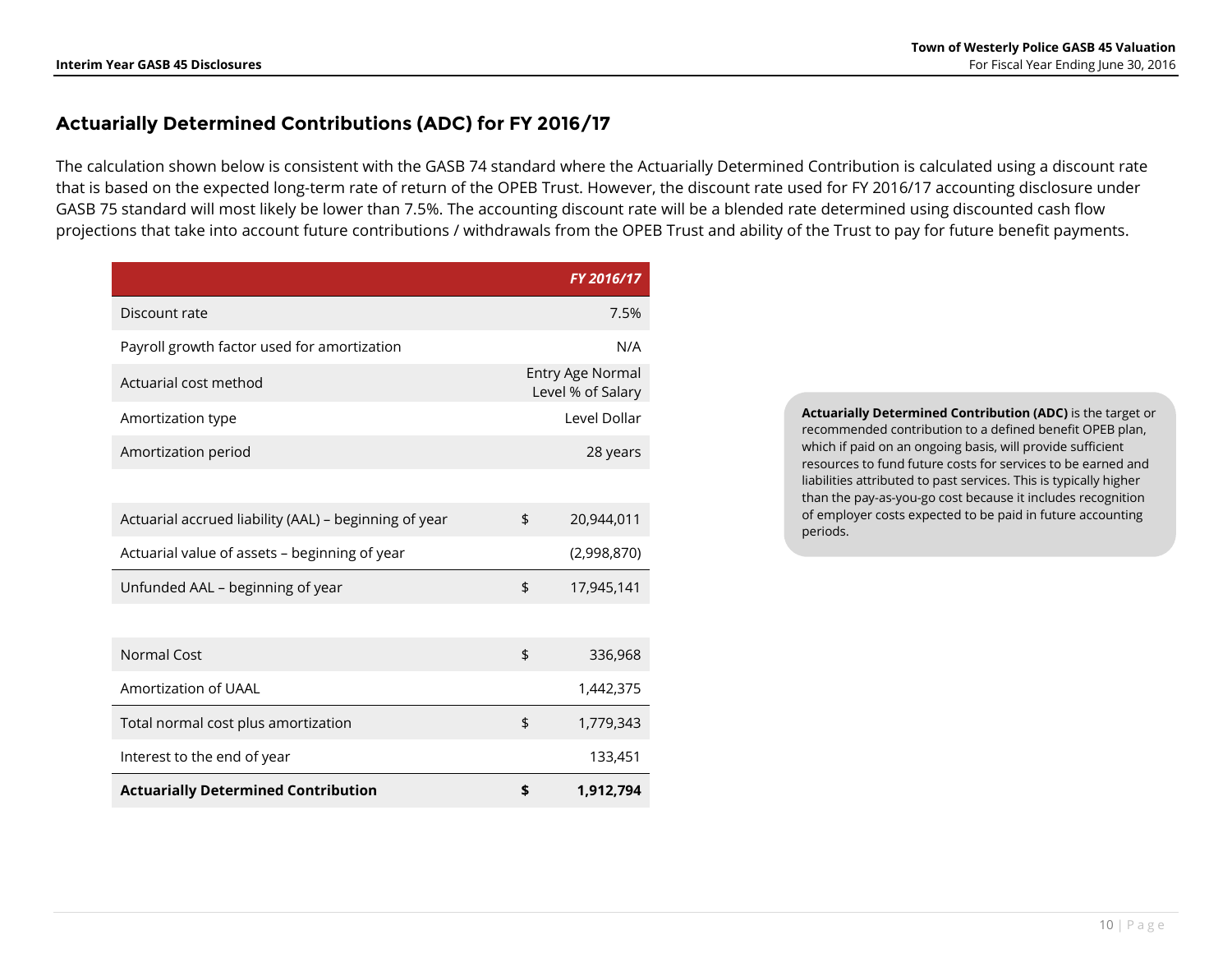# **Actuary's Notes**

The following changes have been made to the plan provisions and assumptions since the prior actuarial valuation as of June 30, 2015.

- 1. For officers hired on/after July 1, 1993, the prior actuarial valuation only valued an explicit subsidy liability based on the Town's \$500 monthly subsidy, regardless of whether retirees elect coverage with the Town or not. According to the actual administration of this benefit, officers hired on/after July 1, 1993 have the following options:
	- a. If they elect coverage with the Town at retirement, retirees contribute 15% of the premium for medical and dental benefits. For these retirees, the Town's liability includes the 85% of premium explicit subsidy and an implicit liability (for medical benefit only) that has been included in this report.
	- b. If they decline coverage with the Town at retirement, the Town will provide a \$500 monthly stipend to the retirees. The Town's liability for these retirees are limited to the \$500 monthly explicit subsidy.

In this report, we have assumed that 50% of employees will elect coverage with the Town at retirement with the remaining 50% receiving health care coverage from other entities (and thus receiving the stipend benefit only). This change creates a significant increase in liabilities.

- 2. Discount rate used for accounting disclosure purposes has been reduced from 7.5% to 4.0% because the Town does not contribute the full Annual Required Contribution annually. This caused an increase in liabilities.
- 3. The medical/rx and dental trend rates assumption have been updated according to the below table. This caused an increase in liabilities.

|            | <b>Prior Valuation</b> |               | <b>Current Valuation</b> |               |
|------------|------------------------|---------------|--------------------------|---------------|
| <b>FYE</b> | Medical / Rx           | <b>Dental</b> | Medical / Rx             | <b>Dental</b> |
| 2017       | 5.00%                  | 4.00%         | 9.00%                    | 5.00%         |
| 2018       | 5.00%                  | 4.00%         | 8.50%                    | 4.75%         |
| 2019       | 5.00%                  | 4.00%         | 8.00%                    | 4.50%         |
| 2020       | 5.00%                  | 4.00%         | 7.50%                    | 4.25%         |
| 2021       | 5.00%                  | 4.00%         | 7.00%                    | 4.00%         |
| 2022       | 5.00%                  | 4.00%         | 6.50%                    | 3.75%         |
| 2023       | 5.00%                  | 4.00%         | 6.00%                    | 3.50%         |
| 2024       | 5.00%                  | 4.00%         | 5.50%                    | 3.50%         |
| $2025+$    | 5.00%                  | 4.00%         | 5.00%                    | 3.50%         |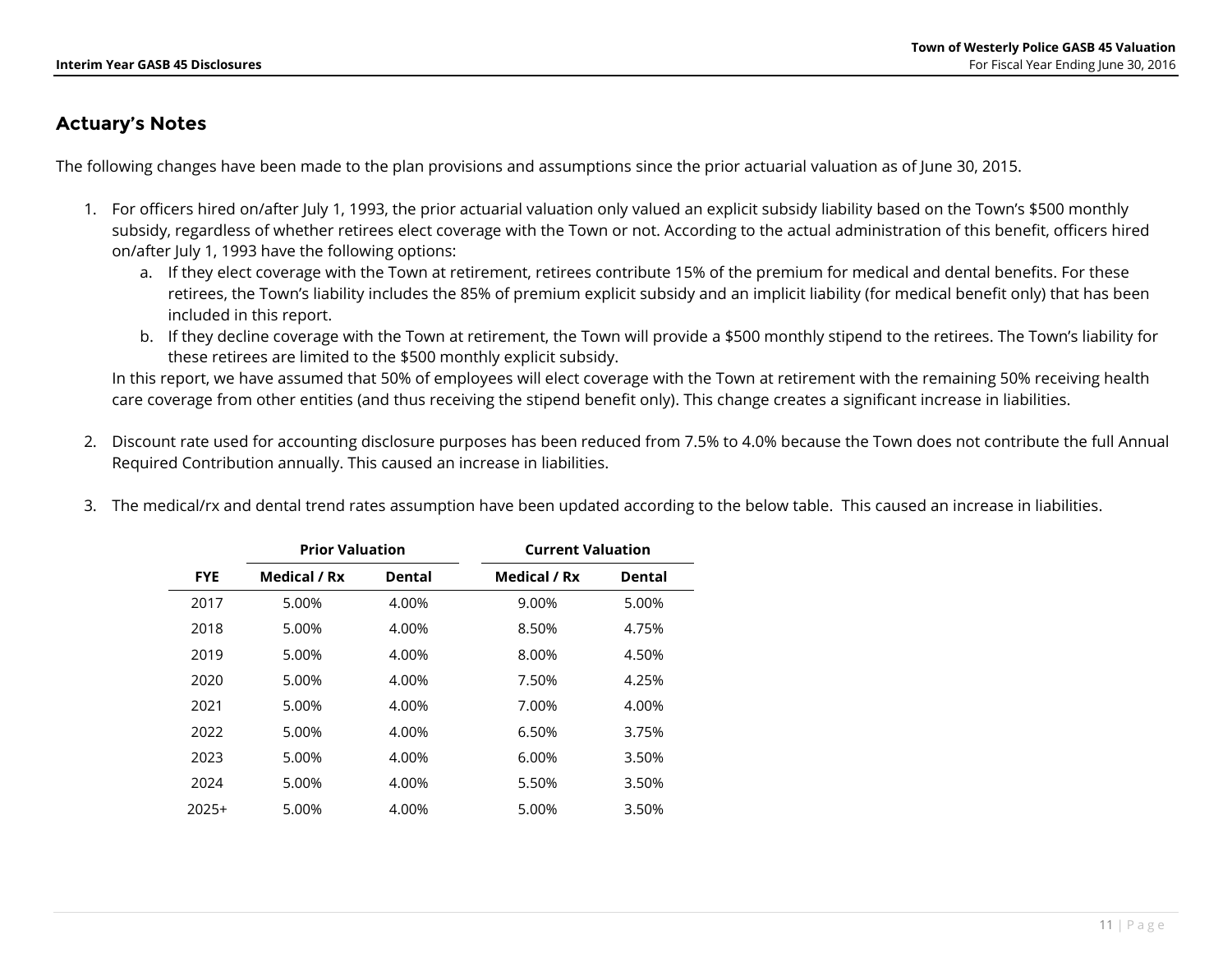# **Substantive Plan Provisions**

| <b>Eligibility</b>                   | Police officers are eligible for lifetime retiree health benefits once they have 20 years of service.                                                                                                                                                                               |               |               |  |  |  |
|--------------------------------------|-------------------------------------------------------------------------------------------------------------------------------------------------------------------------------------------------------------------------------------------------------------------------------------|---------------|---------------|--|--|--|
| <b>Retiree Contributions</b>         | Officers hired prior to July 1, 1993 contribute 10% of premium (for medical and dental benefits) prior to<br>Medicare eligibility and receive free coverage (medical and dental) once they are eligible for Medicare.                                                               |               |               |  |  |  |
|                                      | Officers hired on/after July 1, 1993 contribute 15% of premium (for medical and dental benefits) if they elect<br>coverage with the Town at retirement (pre and post-Medicare). If they decline coverage with the Town at<br>retirement, they will receive \$500 per month stipend. |               |               |  |  |  |
| <b>Medicare Part B Reimbursement</b> | The Town reimburses Medicare Part B premium for retirees only when they turn 65 and only if they elect<br>coverage with the Town. The monthly Medicare Part B reimbursement is \$104.90.                                                                                            |               |               |  |  |  |
| <b>Medical Benefits</b>              | The same benefits are available to active employees as retirees. Monthly premium rates effective on July 1,<br>2015 are as shown below.                                                                                                                                             |               |               |  |  |  |
|                                      | Plan                                                                                                                                                                                                                                                                                | <b>Single</b> | <b>Family</b> |  |  |  |
|                                      | BC #6778 (pre-65)                                                                                                                                                                                                                                                                   | \$799.56      | \$1,935.58    |  |  |  |
|                                      | BC #101810 (pre-65)                                                                                                                                                                                                                                                                 | \$801.06      | \$1,997.50    |  |  |  |
|                                      | BC Plan 65 #6778 (post-65)*                                                                                                                                                                                                                                                         | \$591.26      | \$1,182.52    |  |  |  |

\* 2-person rate shown is for retiree and spouse that are both Medicare eligible.

**Dental premium rates** Monthly premium rates effective on July 1, 2015 are as shown below.

| Plan                     | Single  | <b>Family</b> |
|--------------------------|---------|---------------|
| Delta Dental (8100-0005) | \$32.59 | \$110.35      |
| Delta Dental (8100-0009) | \$32.59 | \$112.12      |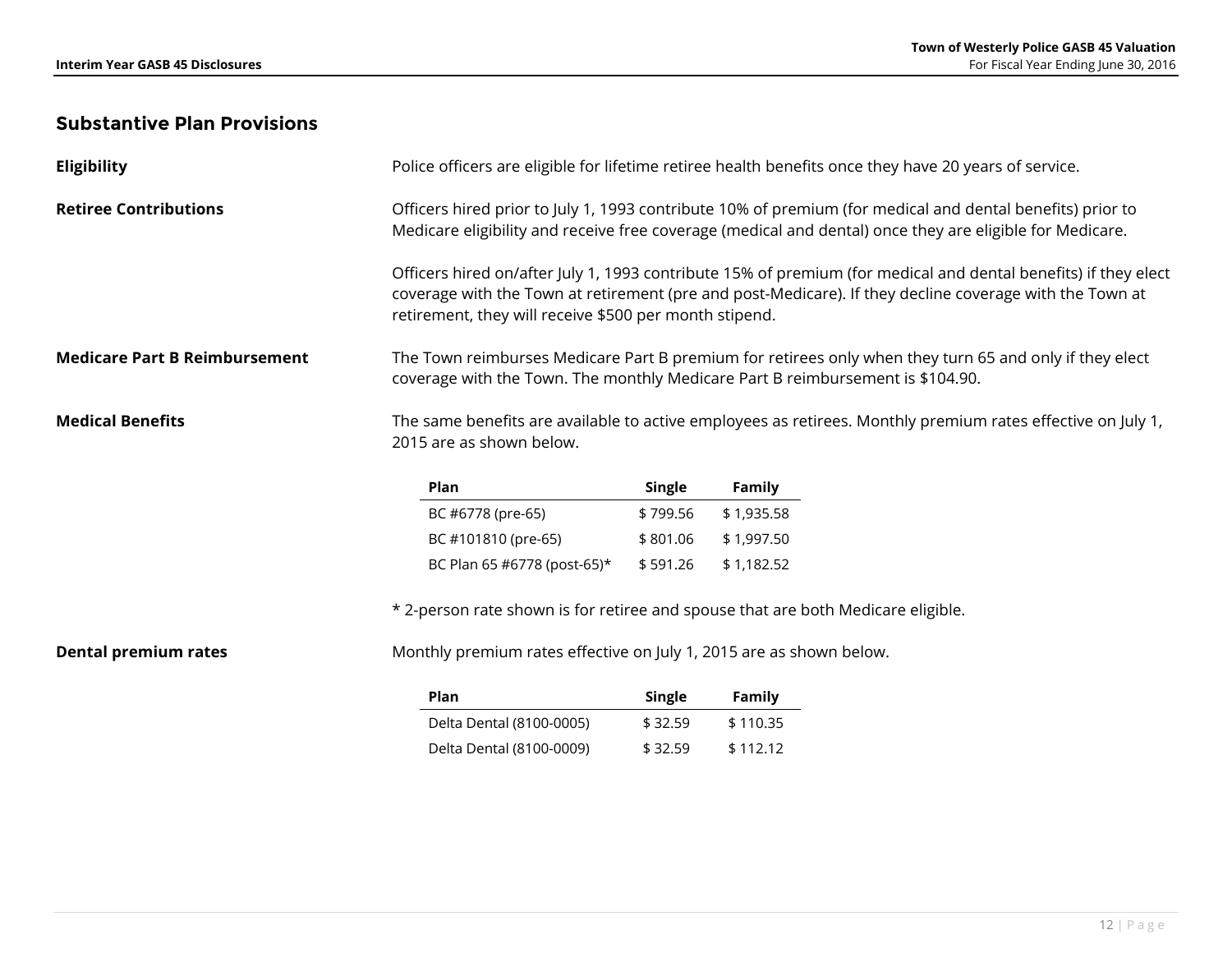# **Summary of Key Actuarial Assumptions**

Assumptions used in this year's valuation are briefly described below and majority of them are consistent with those used in the fiscal year ending June 30, 2015 GASB valuation as prepared by the Town's prior actuary. There are a few assumptions that have been updated since the last valuation. Refer to the Actuary's Notes section for complete information on these changes.

| <b>Discount Rate</b>  | 4.0% for FYE June 30, 2016 GASB 45 disclosure |                                                                    |                                                                                                              |  |  |  |
|-----------------------|-----------------------------------------------|--------------------------------------------------------------------|--------------------------------------------------------------------------------------------------------------|--|--|--|
| <b>Inflation Rate</b> | 3.0% per year                                 |                                                                    |                                                                                                              |  |  |  |
| <b>Payroll Growth</b> |                                               | 3.0% per year (for payroll projection only)                        |                                                                                                              |  |  |  |
| <b>Salary Scale</b>   | Sample annual increases are as shown below.   |                                                                    |                                                                                                              |  |  |  |
|                       | <b>Years of Service</b>                       | Rates                                                              |                                                                                                              |  |  |  |
|                       | 0                                             | 11.50%                                                             |                                                                                                              |  |  |  |
|                       | 5                                             | 4.00%                                                              |                                                                                                              |  |  |  |
|                       | 10                                            | 2.25%                                                              |                                                                                                              |  |  |  |
|                       | 15                                            | 1.25%                                                              |                                                                                                              |  |  |  |
| <b>Asset Method</b>   |                                               | Actuarial Value of Assets with 5-year smoothing of asset gain/loss |                                                                                                              |  |  |  |
| <b>Cost Method</b>    | Entry Age Normal Level % of Salary            |                                                                    |                                                                                                              |  |  |  |
| <b>Amortization</b>   | July 1, 2015 is 29 years)                     |                                                                    | Level dollar over a 30-year closed period beginning on July 1, 2014 (the remaining amortization period as of |  |  |  |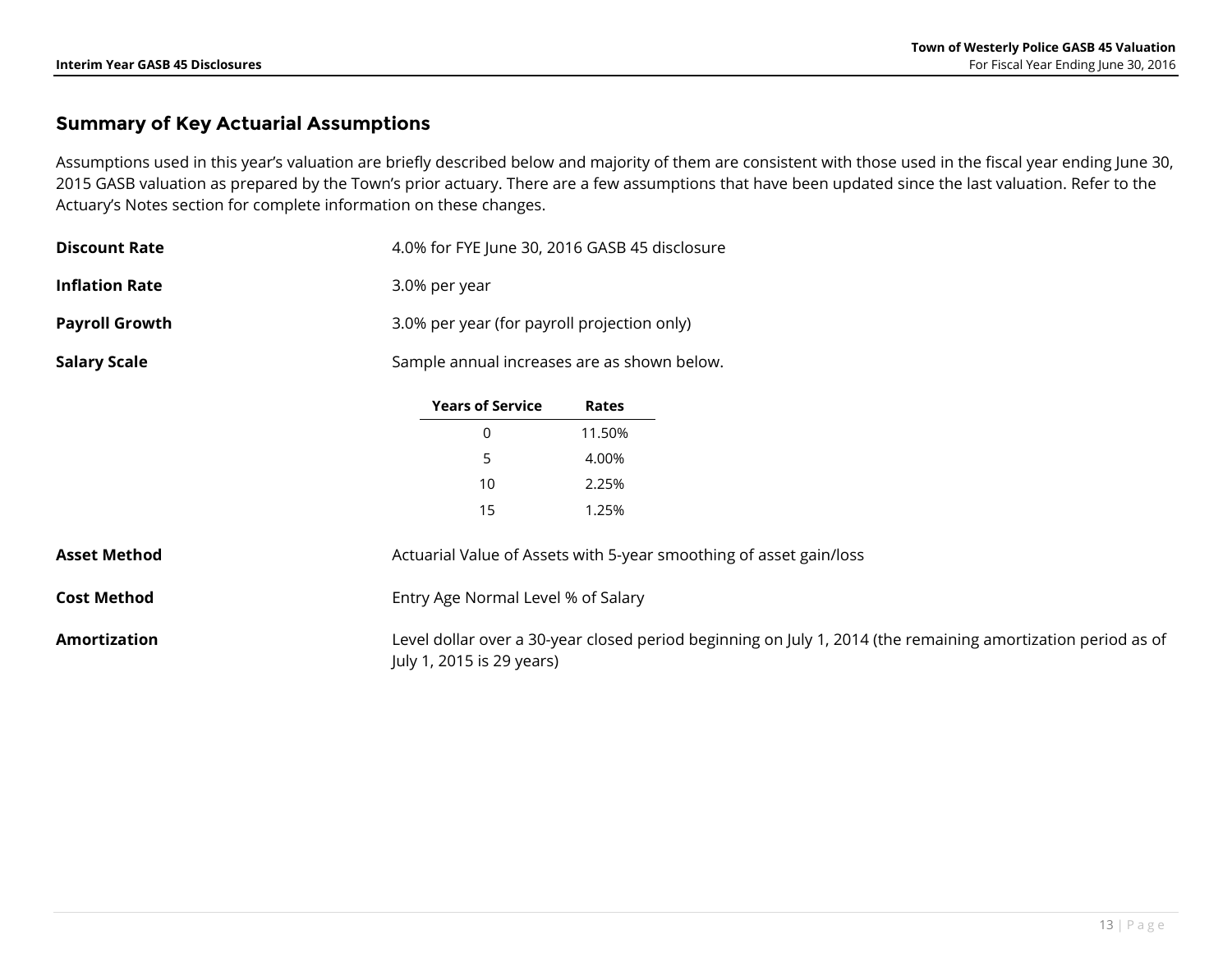## **Summary of Key Actuarial Assumptions** – Continued

**Per Capita Costs Annual per capita costs are based on the premium rates effective on July 1, 2015 actuarially increased using**  morbidity factors and current enrollment. Annual per capita costs at select ages are as shown below. These costs are assumed to increase with health care trend rates.

| Age | Costs    |
|-----|----------|
| 51  | \$9.595  |
| 55  | \$10,957 |
| 60  | \$13,152 |
| 64  | \$15,505 |
| 65  | \$7.095  |

Annual dental per capita costs are assumed to be \$673, increasing with dental trend rates.

**Health Care Trend Rates Annual trend rates by benefit are as shown below:** 

| <b>FYE</b> | Medical / Rx | <b>Dental</b> |  |
|------------|--------------|---------------|--|
| 2017       | 9.00%        | 5.00%         |  |
| 2018       | 8.50%        | 4.75%         |  |
| 2019       | 8.00%        | 4.50%         |  |
| 2020       | 7.50%        | 4.25%         |  |
| 2021       | 7.00%        | 4.00%         |  |
| 2022       | 6.50%        | 3.75%         |  |
| 2023       | 6.00%        | 3.50%         |  |
| 2024       | 5.50%        | 3.50%         |  |
| 2025+      | 5.00%        | 3.50%         |  |

| The initial trend rate was based on a combination of |
|------------------------------------------------------|
| employer history, national trend surveys, and        |
| professional judgment.                               |

The ultimate trend rate was selected based on historical medical CPI information.